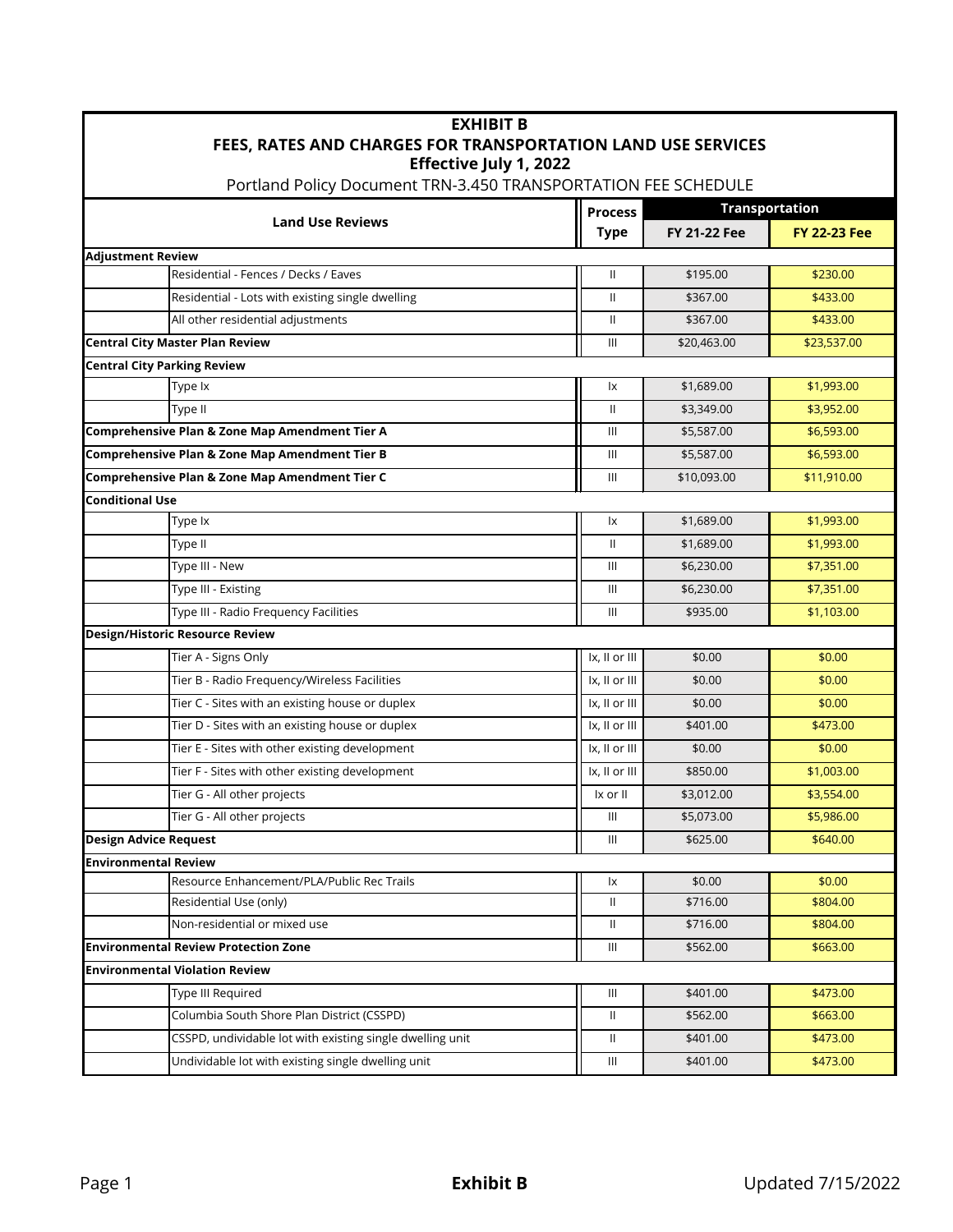| <b>EXHIBIT B</b><br><b>FEES, RATES AND CHARGES FOR TRANSPORTATION LAND USE SERVICES</b><br>Effective July 1, 2022<br>Portland Policy Document TRN-3.450 TRANSPORTATION FEE SCHEDULE |                                                               |                                    |                     |             |  |  |
|-------------------------------------------------------------------------------------------------------------------------------------------------------------------------------------|---------------------------------------------------------------|------------------------------------|---------------------|-------------|--|--|
|                                                                                                                                                                                     |                                                               |                                    |                     |             |  |  |
| <b>Land Use Reviews</b>                                                                                                                                                             | <b>Type</b>                                                   | <b>FY 21-22 Fee</b>                | <b>FY 22-23 Fee</b> |             |  |  |
|                                                                                                                                                                                     | Final Plat Review/Final Development Plan Review               |                                    |                     |             |  |  |
|                                                                                                                                                                                     | If preliminary was Type Ix with no street                     |                                    | \$1,520.00          | \$1,794.00  |  |  |
|                                                                                                                                                                                     | If preliminary was Type Ix or IIx with a street               | Admin                              | \$1,842.00          | \$2,174.00  |  |  |
|                                                                                                                                                                                     | If preliminary was Type IIx with no street                    | Review                             | \$1,520.00          | \$1,794.00  |  |  |
|                                                                                                                                                                                     | If preliminary was Type III                                   |                                    | \$3,452.00          | \$4,073.00  |  |  |
|                                                                                                                                                                                     | Additional review beyond second review                        | N/A                                | \$528.00            | \$623.00    |  |  |
| Greenway                                                                                                                                                                            |                                                               |                                    |                     |             |  |  |
|                                                                                                                                                                                     | Residential or Simple Non-Residential or Mixed Use            | $\mathbf{I}$                       | \$401.00            | \$473.00    |  |  |
|                                                                                                                                                                                     | Non-residential or mixed use                                  | $\mathbf{H}$                       | \$2,654.00          | \$3,132.00  |  |  |
|                                                                                                                                                                                     | <b>Historic Landmark Designation</b>                          |                                    |                     |             |  |  |
|                                                                                                                                                                                     | Individual properties                                         | $\  \ $                            | \$206.00            | \$243.00    |  |  |
|                                                                                                                                                                                     | Multiple properties or districts                              | $\mathbf{III}$                     | \$528.00            | \$623.00    |  |  |
|                                                                                                                                                                                     | <b>Historic Landmark Demolition Review</b>                    | IV                                 | \$528.00            | \$623.00    |  |  |
| <b>Impact Mitigation Plan</b>                                                                                                                                                       |                                                               |                                    |                     |             |  |  |
|                                                                                                                                                                                     | Amendment (Minor)                                             | $\mathbf{H}$                       | \$4,256.00          | \$5,022.00  |  |  |
|                                                                                                                                                                                     | Implementation                                                | $\mathbf{H}$                       | \$1,740.00          | \$2,053.00  |  |  |
|                                                                                                                                                                                     | New/Amendment (Major)                                         | $\mathbf{III}$                     | \$13,311.00         | \$15,707.00 |  |  |
|                                                                                                                                                                                     | Amendment (Use)                                               | $\  \ $                            | \$6,670.00          | \$7,871.00  |  |  |
| <b>Land Division Review</b>                                                                                                                                                         |                                                               |                                    |                     |             |  |  |
|                                                                                                                                                                                     | Type Ix                                                       | Ιx                                 | \$2,062.00          | \$2,433.00  |  |  |
|                                                                                                                                                                                     | Type IIx                                                      | llx                                | \$3,349.00          | \$3,952.00  |  |  |
|                                                                                                                                                                                     | Type III                                                      | $\  \ $                            | \$6,069.00          | \$7,161.00  |  |  |
|                                                                                                                                                                                     | 2-3 Lot Land Division w/Concurrent Environmental Review       | $\mathbf{III}$                     | \$3,452.00          | \$4,073.00  |  |  |
|                                                                                                                                                                                     | 4 or More Lot Land Division w/Concurrent Environmental Review | $\  \ $                            | \$6,069.00          | \$7,161.00  |  |  |
|                                                                                                                                                                                     | <b>Land Division Amendment Review</b>                         |                                    |                     |             |  |  |
|                                                                                                                                                                                     | Type Ix                                                       | Ιx                                 | \$1,367.00          | \$1,613.00  |  |  |
|                                                                                                                                                                                     | Type llx                                                      | llx                                | \$1,367.00          | \$1,613.00  |  |  |
|                                                                                                                                                                                     | Type III                                                      | Ш                                  | \$1,367.00          | \$1,613.00  |  |  |
| <b>Lot Consolidation</b>                                                                                                                                                            |                                                               | lx                                 | \$1,367.00          | \$1,613.00  |  |  |
| <b>Master Plan</b>                                                                                                                                                                  |                                                               |                                    |                     |             |  |  |
|                                                                                                                                                                                     | Minor Amendments to Master Plans                              | Ш                                  | \$6,670.00          | \$7,871.00  |  |  |
|                                                                                                                                                                                     | New Master Plans or Major Amendments to Master Plans          | $\mathbf{III}$                     | \$16,735.00         | \$19,747.00 |  |  |
| <b>Non-Conforming Situation Review</b>                                                                                                                                              |                                                               | Ш                                  | \$2,654.00          | \$3,132.00  |  |  |
| <b>Non-Conforming Status Review</b>                                                                                                                                                 |                                                               | $\rm{II}$                          | \$240.00            | \$283.00    |  |  |
| <b>Planned Development Bonus Review</b>                                                                                                                                             |                                                               |                                    |                     |             |  |  |
|                                                                                                                                                                                     | Minor Amendment                                               | llx                                | \$877.00            | \$1,035.00  |  |  |
|                                                                                                                                                                                     | New or Major Amendment                                        | $\ensuremath{\mathsf{III}}\xspace$ | \$4,299.00          | \$5,073.00  |  |  |